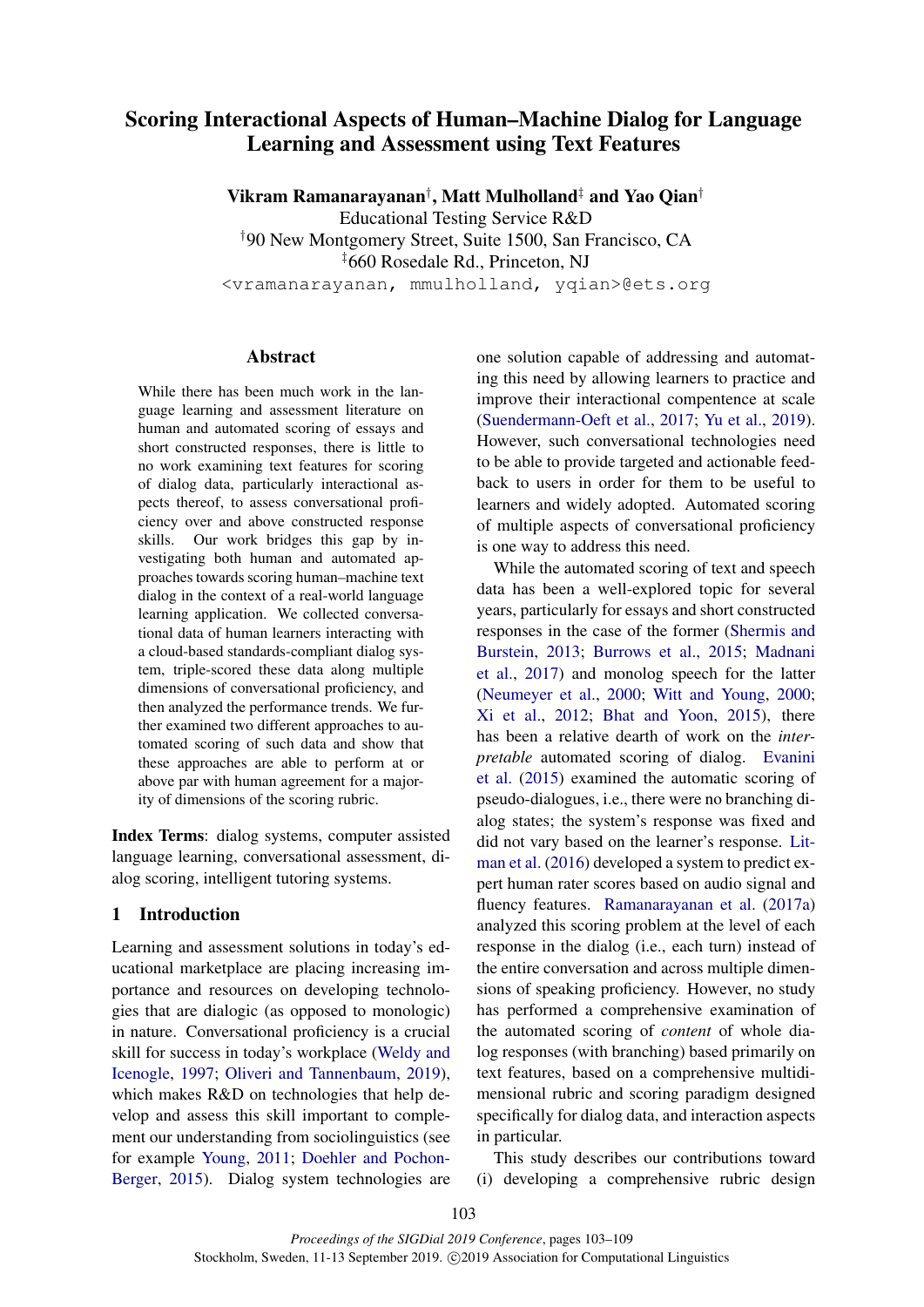<span id="page-1-0"></span>Table 1: *Human scoring rubric for interaction aspects of conversational proficiency. Scores are assigned on a Likert scale from 1-4 ranging from low to high proficiency. A score of 0 is assigned when there were issues with audio quality or system malfunction or off-topic or empty responses.*

| Construct                           | Sub-construct   | Description                                                                 |  |  |  |
|-------------------------------------|-----------------|-----------------------------------------------------------------------------|--|--|--|
|                                     | Engagement      | Examines the extent to which the user engages with the dialog agent and     |  |  |  |
| Interaction                         |                 | responds in a thoughtful manner.                                            |  |  |  |
|                                     | Turn Taking     | Examines the extent to which the user takes the floor at appropriate        |  |  |  |
|                                     |                 | points in the conversation without noticeable interruptions or gaps.        |  |  |  |
|                                     | Repair          | Examines the extent to which the user successfully initiates and com-       |  |  |  |
|                                     |                 | pletes a repair in case of a misunderstanding or error by the dialog agent. |  |  |  |
|                                     | Appropriateness | Examines the extent to which the user reacts to the dialog agent in a       |  |  |  |
|                                     |                 | pragmatically appropriate manner.                                           |  |  |  |
| <b>Overall Holistic Performance</b> |                 | Measures the overall performance.                                           |  |  |  |

specifically tailored to conversational dialog along multiple dimensions, particularly those focused on interaction, (ii) triple-scoring a selection of dialog data based on this rubric, and finally (iii) examining the performance of two methods for automated scoring of such data – the first a state-of-the-art feature engineering method that passes word and character *n*-grams, length and syntax features into multiple state-of-the-art classifiers, and the second a model engineering method that leverages endto-end memory networks to model dependencies between turn and prompt histories using memory components – and analyzing this performance visa-vis human raters. Note that for the purposes of this paper, while our data is spoken dialog, we will focus on text features derived from transcriptions, and therefore will focus on how they can be used to score various aspects of interaction in an interpretable manner. A subsequent future analysis will comprehensively examine how these can be combined with speech features.

# 2 Data

#### 2.1 Collection

We crowdsourced, using Amazon Mechanical Turk, the collection of 2288 conversations of nonnative speakers interacting with a dialog application designed to test general English speaking competence in workplace scenarios, and pragmatic skills in particular. The application, dubbed "Request Boss" requires participants to interact with their boss and request a meeting with her to review presentation slides using pragmatically appropriate language. To develop and deploy this ap-plication, we leveraged HALEF<sup>[1](#page-0-0)</sup>, an open-source modular cloud-based dialog system that is compatible with multiple W3C and open industry stan-

#### 2.2 Human Scoring

In order to understand how well participants performed in our conversational task, we had each of the 2288 dialog responses triple scored by human expert raters on a custom-designed rubric. This rubric was iteratively modified and refined to score constructs specific to dialog data<sup>[2](#page-0-0)</sup>. The final conversational scoring rubric defined 12 subconstructs under the 3 broad constructs of linguistic control, task fulfillment and interaction, apart from an overall holistic score. However, for purposes of this first study, we will focus on the relatively understudied interaction construct, in particular aspects of engagement, turn-taking, repair and (pragmatic) appropriateness. See Table [1](#page-1-0) for more details. We asked expert raters to score each dialog for each rubric dimension on a scale from 1 to 4, and to assign dialogs that contained no or corrupted or significantly off-topic audio responses a score of 0. The expert raters were scoring leaders with significant experience in scoring various spoken and written assessments of English language proficiency. We used an automatic randomized design to assign three (out of eight possible) raters to every dialog such that (i) all raters had a commensurate number of responses to rate, and (ii) the same group of raters did not rate the same set of files (achieved by randomization; this prevents unwitting biases due to individual raters affecting the overall score analysis).

dards [\(Ramanarayanan et al.,](#page-5-11) [2017b\)](#page-5-11). The HALEF dialog system logs speech data collected from participants to a data warehouse, which are then transcribed and scored.

<sup>&</sup>lt;sup>2</sup>Three scoring leaders first collaboratively adapted a rubric originally developed to score spoken interaction based on selected benchmark dialog responses. Based on this modified rubric and accompanying scoring notes specific to the task, 8 scoring leaders performed the final round of scoring.

<sup>1</sup>http://halef.org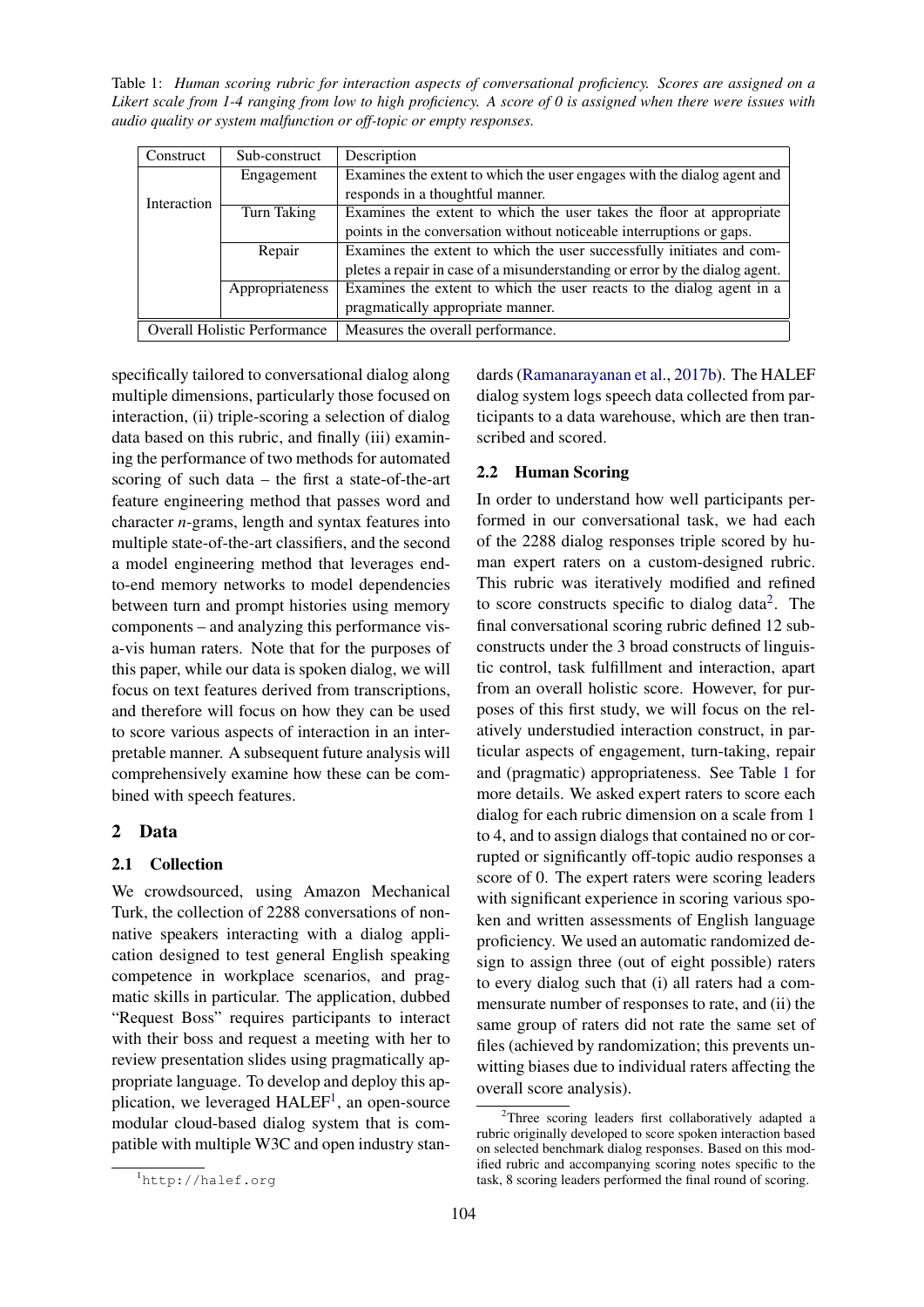<span id="page-2-0"></span>Feature Description Word *n*-grams Word *n*-grams are collected for  $n = 1$  to 2. This feature captures patterns about vocabulary usage (key words) in responses. Character *n*-grams Character *n*-grams (including whitespace) are collected for  $n =$ 2 to 5. This feature captures patterns that abstract away from grammatical and other language use errors. Response length Defined as *log(chars)*, where *chars* represents the total number of characters in a response. Syntactic dependencies  $\vert$  A feature that captures grammatical relationships between individual words in a sentence. This feature captures linguistic information about "who did what to whom" and abstracts away from a simple unordered set of key words.

Table 2: *c-rater ML features used for machine scoring.*

#### 3 Machine Scoring

This section first lays out our setup for interpretable machine scoring including details of the feature extraction and machine learning methods. We then analyze human performance (by examining inter-rater statistics) and use this to benchmark the performance of machine scoring methods. Following standardized convention in automated scoring, we only consider dialogs with a non-zero score to train scoring models (because a separate filtering mode is typically trained to eliminate "unscorable" responses, which include responses with no, garbled or out-of-topic audio data, see [Higgins et al.,](#page-5-12) [2011,](#page-5-12) for a more detailed motivation and rationale for this approach).

#### <span id="page-2-1"></span>3.1 Feature Engineered Content Scoring

We used a set of features that have been employed in many previously published approaches to building content scoring models (see [Madnani et al.,](#page-5-5) [2017,](#page-5-5) [2018,](#page-5-13) for instance). We refer to this system as *c-rater ML*; see Table [2](#page-2-0) for more details. All of the features are binary (indicating presence or absence) and try to capture how well responses contain (a) the right concepts (approximately captured by words and bigrams), (b) the right syntactic relationships between those concepts (approximately captured by dependency triples), (c) spelling and morphological relations (character *n*-grams) and (d) length of the response (captured by length features).

We used SKLL,<sup>[3](#page-0-0)</sup> an open-source Python package that wraps around the *scikit-learn* package [\(Pedregosa et al.,](#page-5-14) [2011\)](#page-5-14) to perform machine learning experiments. We experimented with rescaled linear support vector machine (SVM) and multilayer perceptron (MLP) regressors. The former allows us to interpret how the algorithm performs, while the latter is used for comparison purposes to understand how deep neural networks might perform on this task given the data we have. In our case, we found that the SVM classifier beat the MLP across the board, possibly because our feature space is sparse and high-dimensional, consisting of binary presence/absence features. We ran 10 fold cross-validation experiments and report the best overall results for the SVM system. We used cross entropy (log-loss) as an objective function for optimizing learner performance. We further tuned and optimized the free parameters of each learner using a grid-search method. We computed both accuracy and quadratic weighted kappa (which takes into account the ordered nature of the categorical labels) as metrics, reported in Table [3.](#page-3-0)

# 3.2 End to End Memory Network (MemN2N) architecture

We also investigated the efficacy of the End to End Memory Network (MemN2N) architecture [\(Sukhbaatar et al.,](#page-6-5) [2015;](#page-6-5) [Chen et al.,](#page-5-15) [2016\)](#page-5-15) adapted to the dialog scoring task. The end to end MemN2N architecture models dependencies in text sequences using a recurrent attention model coupled with a memory component, and is therefore suited to modeling how response and prompt histories contribute to a dialog score. In our case, the MemN2N architecture learns a mapping between an output score and an input tuple consisting of the current response, the response history and the prompt history. See Figure [1.](#page-3-1) We modified the original MemN2N architecture in [Sukhbaatar](#page-6-5) [et al.](#page-6-5) [\(2015\)](#page-6-5) in the following ways: (i) instead of the original *(query, fact history, answer)* tuple that is used to train the network in the original paper, we have an *(current response, response his-*

<sup>3</sup> https://github.com/EducationalTestingService/skll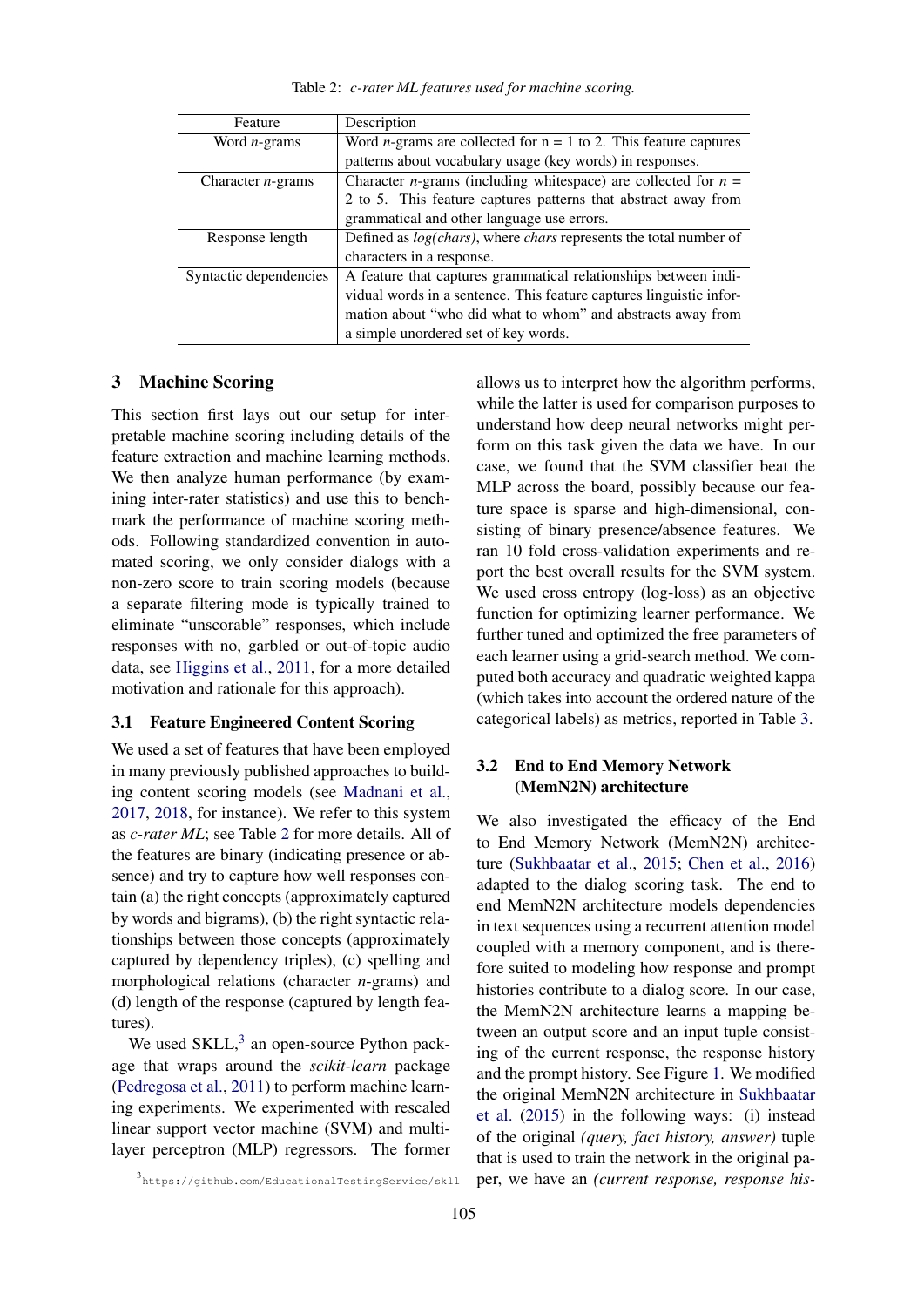<span id="page-3-1"></span>

<span id="page-3-0"></span>Figure 1: Schematic of a *single hop* module of our modified end-to-end memory network (MemN2N) adapted from [Sukhbaatar et al.](#page-6-5) [\(2015\)](#page-6-5) for our dialog scoring experiments. Stacking modules on top of each other allows us to model multiple hops.

| Construct                           | Sub-construct   | c-rater ML |             | MemN2N   |             | c-rater $ML + MemN2N$ |               | Human Metrics   |                       |
|-------------------------------------|-----------------|------------|-------------|----------|-------------|-----------------------|---------------|-----------------|-----------------------|
|                                     |                 | Accuracy   | OW $\kappa$ | Accuracy | OW $\kappa$ | Accuracy              | $OW_{\kappa}$ | Conger $\kappa$ | Krippendorff $\alpha$ |
| Interaction                         | Engagement      | 0.70       | 0.70        | 0.65     | 0.65        | 0.71                  | 0.72          | 0.69            | 0.72                  |
|                                     | Turn Taking     | 0.69       | 0.67        | 0.68     | 0.40        | 0.71                  | 0.70          | 0.71            | 0.74                  |
|                                     | Repair          | 0.66       | 0.60        | 0.64     | 0.58        | 0.67                  | 0.64          | 0.73            | 0.72                  |
|                                     | Appropriateness | 0.67       | 0.67        | 0.62     | 0.58        | 0.67                  | 0.67          | 0.70            | 0.72                  |
| <b>Overall Holistic Performance</b> |                 | 0.69       | 0.72        | 0.66     | 0.65        | 0.70                  | 0.72          | 0.75            | 0.75                  |

Table 3: *Human and machine score statistics*

*tory, prompt history, score)* tuple in our case. In other words, we not only embed and learn memory representations between the current response and the history of previous responses, but the history of prior system prompts that have been encountered thus far; (ii) we used an LSTM instead of a matrix multiplication at the final step of the network before prediction; and (iii) we experimented with *Google word2vec* [\(Mikolov et al.,](#page-5-16) [2013\)](#page-5-16) and *GloVe* [\(Pennington et al.,](#page-5-17) [2014\)](#page-5-17) initializations for word embeddings in addition to experimenting with multiple memory hops. We train the network at the turn level; in other words, for each turn, the training data would consist of an input of *(response for current turn, response history, prompt history)* and an output of the *dialog*-level score (in other words, each turn is assumed to have the same score as that of the full dialog). During testing, we compute the score for each dialog in the test set as the median of scores predicted by the trained network for each turn in that dialog.

We used a similar crossvalidation setup as described in §[3.1](#page-2-1) with the exact same 10 folds with

experiments optimizing a cross-entropy-based objective function as in the earlier case to enable a fair comparison. We tuned hyperparameters of the network using the *hyperas* toolkit<sup>[4](#page-0-0)</sup>. This included the number of neurons in the *Dense* and *LSTM* layers as well as the addition of *Dropout* layers after each memory component. We experimented with 1, 2 and 3 memory hops and found 2 to be optimal. Interestingly, we also found that initializing the memory embedding matrics with pretrained *Google word2vec* or *GloVe* embeddings worked better than randomly-initialized ones for prompt history encoding as compared to response history encoding.

#### 4 Observations and Results

The final two columns of Table [3](#page-3-0) display two interrater agreement statistics – Conger  $\kappa$  and Krippendorff  $\alpha$  – for the human expert scores assigned to the data. Recall that each dialog was scored by 3 out of 8 possible raters. We observe a moderate to high agreement between raters for all dimensions

<sup>4</sup>http://maxpumperla.com/hyperas/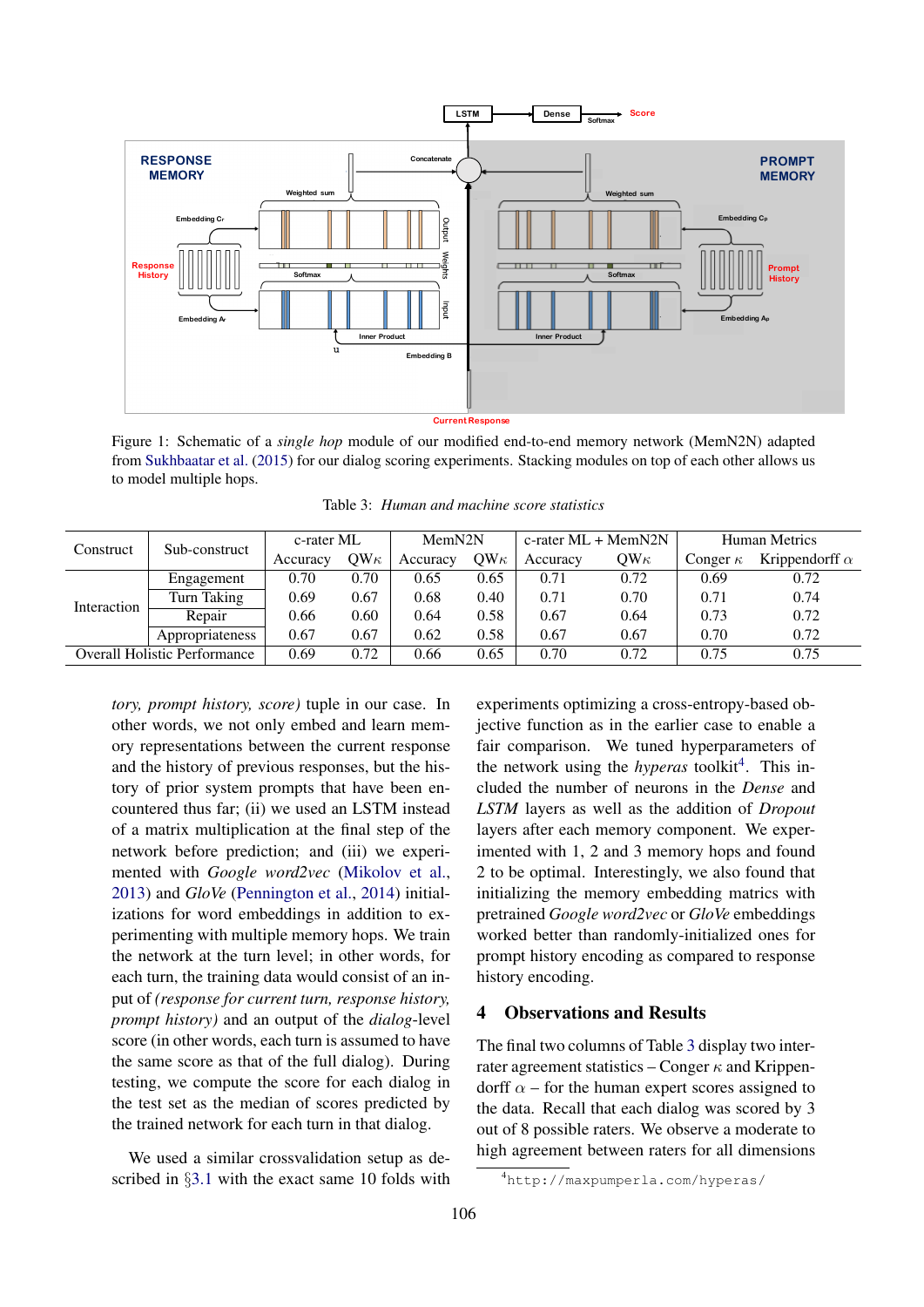of the scoring rubric, which is not too surprising given that all our raters had significant experience in rating monologic speech data.

Table [3](#page-3-0) also shows the performance of our two different systems in scoring various aspects of interaction at the level of the entire dialog. Observe that fusing the MemN2N with the c-rater ML system leads to a small but significant improvement over either of the systems alone. Additionally, it is interesting to note that the quadratic weighted kappa  $(QW\kappa)$  of the fusion system is in a similar ballpark as the  $\kappa$  and  $\alpha$  metrics for human interrater agreement, particularly for engagement and turn-taking subscores. While these measures are *not directly comparable*, this trend is encouraging nonetheless, suggesting that a combination of *n*gram, length, syntactic dependency and memorybased attention over embedding representations of words over the entire dialog are useful in capturing at least some aspects of these sub-constructs of interaction. On the other hand, the fusion system performance for repair and appropriateness subscores is still below par, suggesting that more feature engineering and modeling research is required to model these aspects of interaction. These dimensions of interaction are also harder to predict, given that repair and pragmatic appropriateness are more high-level and abstract in nature.

# 5 Discussion

This paper has examined approaches to both human and machine scoring of text dialogs collected as part of a language learning application, particularly looking at interactional aspects. We observed, through careful design of the human scoring paradigm, a moderate-to-high agreement between the raters. We further examined two methods for automated scoring of such data – the first a feature engineering method that passes word and character *n*-grams, length and syntax features into an SVM based classifier, and the second a model engineering method that leverages end-toend memory network (MemN2N) to model dependencies between turn and prompt histories using memory components – and found that a fusion of both methods performs close to or at par with human inter-rater agreement statistics.

While our results are encouraging, there is still much work ahead in understanding and scoring interactional competence. One of the key reasons for this has to do with the fact that the features

were considered were text-based, and it is unclear how some features that don't directly consider information from audio or visual channels are useful in predicting properties related to interaction (engagement, for instance). Repair and appropriateness, and even turn taking to a lesser extent are related to proficiency in language use, and hence it makes sense that features such as *n*-grams and syntax use might be somewhat useful in predicting these aspects of interaction. However, some of the results might also be explained by some of our examined features being highly correlated with more interpretable/relevant features. For instance, length might be an indication of a more proficient and verbose speaker, which might in turn correlate with a high level of engagement. Nonetheless, an understanding of how meaningful our text-based results are will be incomplete without examining features derived from audio (and visual streams, if available), including non-verbal and prosodic cues.

It is also worth mentioning tangentially related work on dialog interaction quality at this point (see for instance [Schmitt and Ultes,](#page-5-18) [2015;](#page-5-18) [Stoyanchev](#page-5-19) [et al.,](#page-5-19) [2019;](#page-5-19) [See et al.,](#page-5-20) [2019\)](#page-5-20). While such work primarily focuses on investigating techniques to measure and improve the quality of the overall dialog interaction as opposed to providing targeted assessment and feedback on the quality of spoken language used during interactions, it might nonetheless be useful to take this body of work into account while developing techniques for automated proficiency scoring.

This lays out multiple avenues for future work. First, as mentioned earlier, would be examining both text and speech signals for a more complete examination of the scoring problem. Second, we would like to look at other broad aspects of conversational proficiency, such as delivery (for instance, fluency, intonation, vocabulary and grammar) and topic development (elaboration and task specificity, for example) in addition to building on the interaction aspects described here. Third, we will investigate combining feature-engineering and model-engineering approaches towards developing specific features and model architecture improvements that will help us push the automated scoring performance even higher. These will feed into our ultimate goal of being able to provide language learners with targeted, actionable feedback on different facets of conversational proficiency.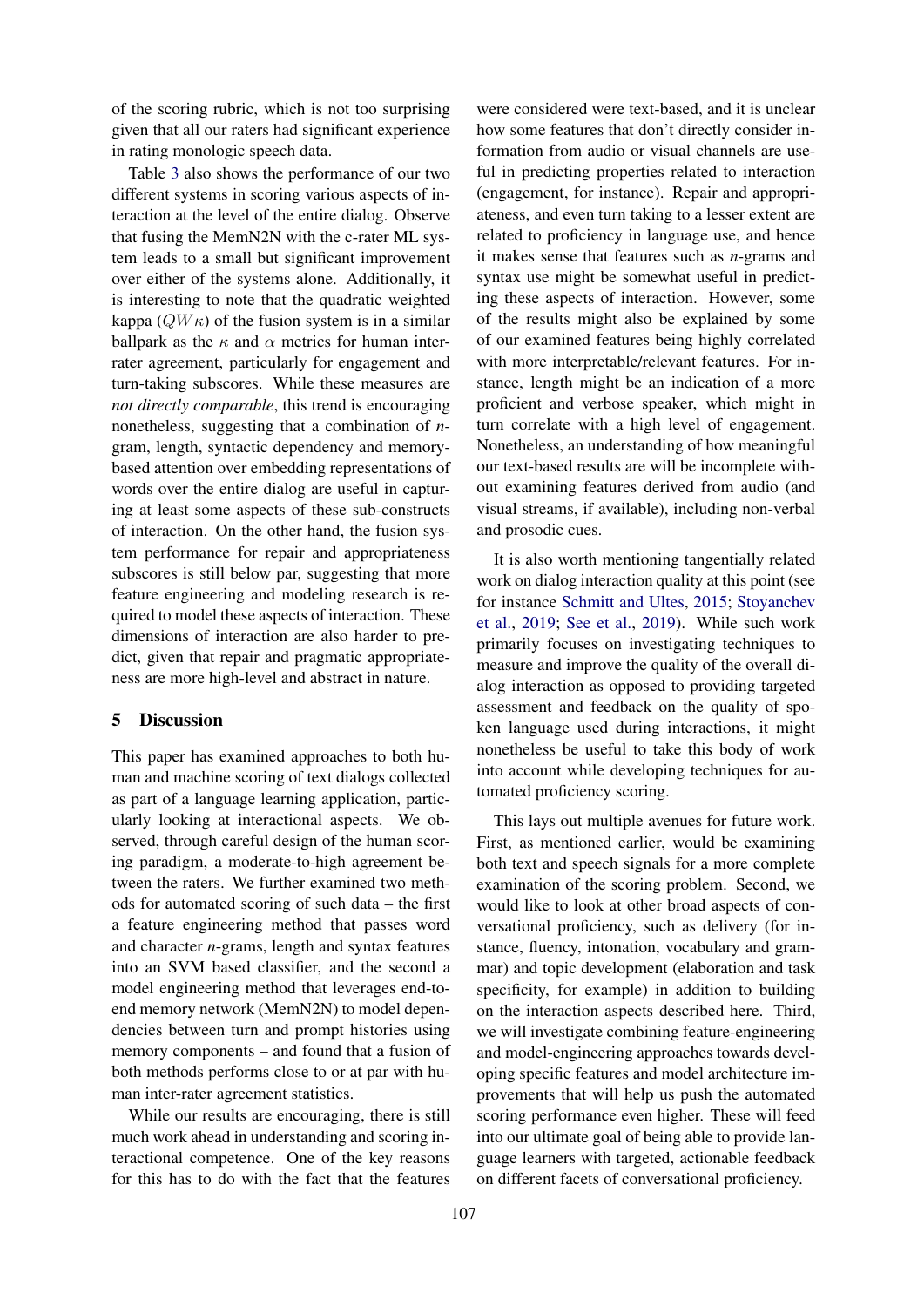#### References

- <span id="page-5-7"></span>Suma Bhat and Su-Youn Yoon. 2015. Automatic assessment of syntactic complexity for spontaneous speech scoring. *Speech Communication*, 67:42–57.
- <span id="page-5-4"></span>Steven Burrows, Iryna Gurevych, and Benno Stein. 2015. The eras and trends of automatic short answer grading. *International Journal of Artificial Intelligence in Education*, 25(1):60–117.
- <span id="page-5-15"></span>Yun-Nung Chen, Dilek Hakkani-Tür, Gökhan Tür, Jianfeng Gao, and Li Deng. 2016. End-to-end memory networks with knowledge carryover for multiturn spoken language understanding. In *Interspeech*, pages 3245–3249.
- <span id="page-5-1"></span>S Pekarek Doehler and Evelyne Pochon-Berger. 2015. The development of l2 interactional competence: evidence from turn-taking organization, sequence organization, repair organization and preference organization. *Usage-based perspectives on second language learning*, 30:233.
- <span id="page-5-8"></span>Keelan Evanini, Sandeep Singh, Anastassia Loukina, Xinhao Wang, and Chong Min Lee. 2015. Contentbased automated assessment of non-native spoken language proficiency in a simulated conversation. In *Proceedings of the Machine Learning for SLU & Interaction NIPS 2015 Workshop*.
- <span id="page-5-12"></span>Derrick Higgins, Xiaoming Xi, Klaus Zechner, and David Williamson. 2011. A three-stage approach to the automated scoring of spontaneous spoken responses. *Computer Speech & Language*, 25(2):282– 306.
- <span id="page-5-9"></span>Diane Litman, Steve Young, Mark Gales, Kate Knill, Karen Ottewell, Rogier van Dalen, and David Vandyke. 2016. Towards using conversations with spoken dialogue systems in the automated assessment of non-native speakers of english. In *17th Annual Meeting of the Special Interest Group on Discourse and Dialogue*, page 270.
- <span id="page-5-13"></span>Nitin Madnani, Aoife Cahill, Daniel Blanchard, Slava Andreyev, Diane Napolitano, Binod Gyawali, Michael Heilman, Chong Min Lee, Chee Wee Leong, Matthew Mulholland, et al. 2018. A robust microservice architecture for scaling automated scoring applications. *ETS Research Report Series*, 2018(1):1–8.
- <span id="page-5-5"></span>Nitin Madnani, Anastassia Loukina, and Aoife Cahill. 2017. A large scale quantitative exploration of modeling strategies for content scoring. In *Proceedings of the 12th Workshop on Innovative Use of NLP for Building Educational Applications*, pages 457–467.
- <span id="page-5-16"></span>Tomas Mikolov, Ilya Sutskever, Kai Chen, Greg S Corrado, and Jeff Dean. 2013. Distributed representations of words and phrases and their compositionality. In *Advances in neural information processing systems*, pages 3111–3119.
- <span id="page-5-6"></span>Leonardo Neumeyer, Horacio Franco, Vassilios Digalakis, and Mitchel Weintraub. 2000. Automatic scoring of pronunciation quality. *Speech communication*, 30(2):83–93.
- <span id="page-5-0"></span>Maria Elena Oliveri and Richard J Tannenbaum. 2019. Are we teaching and assessing the english skills needed to succeed in the global workplace? *The Wiley Handbook of Global Workplace Learning*, pages 343–354.
- <span id="page-5-14"></span>F. Pedregosa, G. Varoquaux, A. Gramfort, V. Michel, B. Thirion, O. Grisel, M. Blondel, P. Prettenhofer, R. Weiss, V. Dubourg, J. Vanderplas, A. Passos, D. Cournapeau, M. Brucher, M. Perrot, and E. Duchesnay. 2011. Scikit-learn: Machine learning in Python. *Journal of Machine Learning Research*, 12:2825–2830.
- <span id="page-5-17"></span>Jeffrey Pennington, Richard Socher, and Christopher Manning. 2014. Glove: Global vectors for word representation. In *Proceedings of the 2014 conference on empirical methods in natural language processing (EMNLP)*, pages 1532–1543.
- <span id="page-5-10"></span>Vikram Ramanarayanan, Patrick L Lange, Keelan Evanini, Hillary R Molloy, and David Suendermann-Oeft. 2017a. Human and automated scoring of fluency, pronunciation and intonation during human-machine spoken dialog interactions. In *INTERSPEECH*, pages 1711–1715.
- <span id="page-5-11"></span>Vikram Ramanarayanan, David Suendermann-Oeft, Patrick Lange, Robert Mundkowsky, Alexei V Ivanov, Zhou Yu, Yao Qian, and Keelan Evanini. 2017b. Assembling the Jigsaw: How Multiple Open Standards Are Synergistically Combined in the HALEF Multimodal Dialog System. In *Multimodal Interaction with W3C Standards*, pages 295– 310. Springer.
- <span id="page-5-18"></span>Alexander Schmitt and Stefan Ultes. 2015. Interaction quality: assessing the quality of ongoing spoken dialog interaction by expertsand how it relates to user satisfaction. *Speech Communication*, 74:12–36.
- <span id="page-5-20"></span>Abigail See, Stephen Roller, Douwe Kiela, and Jason Weston. 2019. What makes a good conversation? how controllable attributes affect human judgments. *arXiv preprint arXiv:1902.08654*.
- <span id="page-5-3"></span>Mark D Shermis and Jill Burstein. 2013. *Handbook of automated essay evaluation: Current applications and new directions*. Routledge.
- <span id="page-5-19"></span>Svetlana Stoyanchev, Soumi Maiti, and Srinivas Bangalore. 2019. Predicting interaction quality in customer service dialogs. In *Advanced Social Interaction with Agents*, pages 149–159. Springer.
- <span id="page-5-2"></span>David Suendermann-Oeft, Vikram Ramanarayanan, Zhou Yu, Yao Qian, Keelan Evanini, Patrick Lange, Xinhao Wang, and Klaus Zechner. 2017. A multimodal dialog system for language assessment: Current state and future directions. *ETS Research Report Series*, 2017(1):1–7.